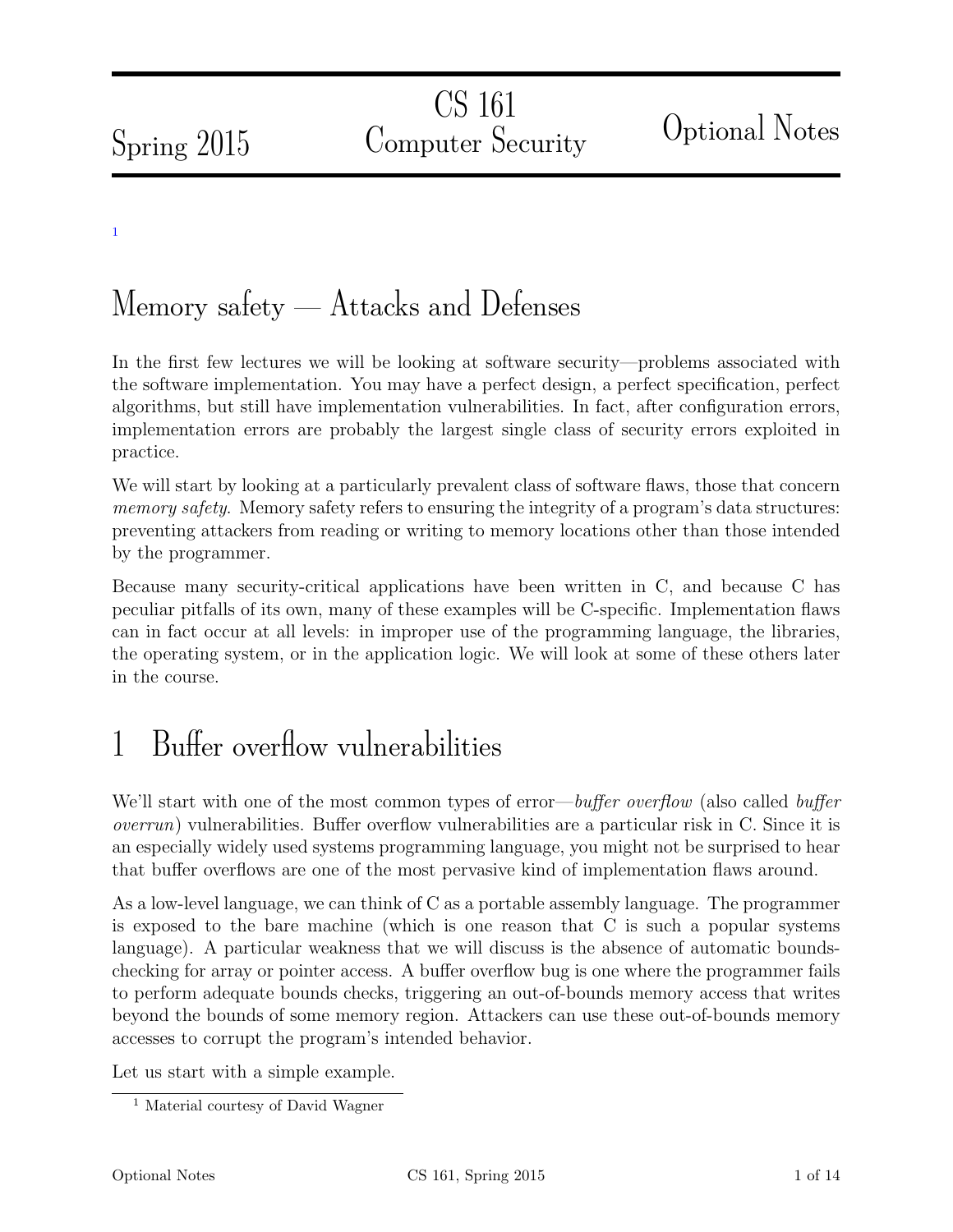```
char buf[80];
void vulnerable() {
    gets(buf);
}
```
In this example, gets() reads as many bytes of input as are available on standard input, and stores them into buf[]. If the input contains more than 80 bytes of data, then gets() will write past the end of **buf**, overwriting some other part of memory. This is a bug. This bug typically causes a crash and a core-dump. What might be less obvious is that the consequences can be far worse than that.

To illustrate some of the dangers, we modify the example slightly.

```
char buf[80];
int authenticated = 0;
void vulnerable() {
    gets(buf);
}
```
Imagine that elsewhere in the code, there is a login routine that sets the authenticated flag only if the user proves knowledge of the password. Unfortunately, the authenticated flag is stored in memory right after buf. If the attacker can write 81 bytes of data to buf (with the 81st byte set to a non-zero value), then this will set the authenticated flag to true, and the attacker will gain access. The program above allows that to happen, because the gets function does no bounds-checking: it will write as much data to buf as is supplied to it. In other words, the code above is vulnerable: an attacker who can control the input to the program can bypass the password checks.

Now consider another variation:

```
char buf[80];
int (*fnptr)();
void vulnerable() {
    gets(buf);
}
```
The function pointer fnptr is invoked elsewhere in the program (not shown). This enables a more serious attack: the attacker can overwrite fnptr with any address of their choosing, redirecting program execution to some other memory location. A crafty attacker could supply an input that consists of malicious machine instructions, followed by a few bytes that overwrite finptr with some address  $A$ . When finptr is next invoked, the flow of control is redirected to address A. Notice that in this attack, the attacker can choose the address A however they like—so, for instance, they can choose to overwrite fnptr with an address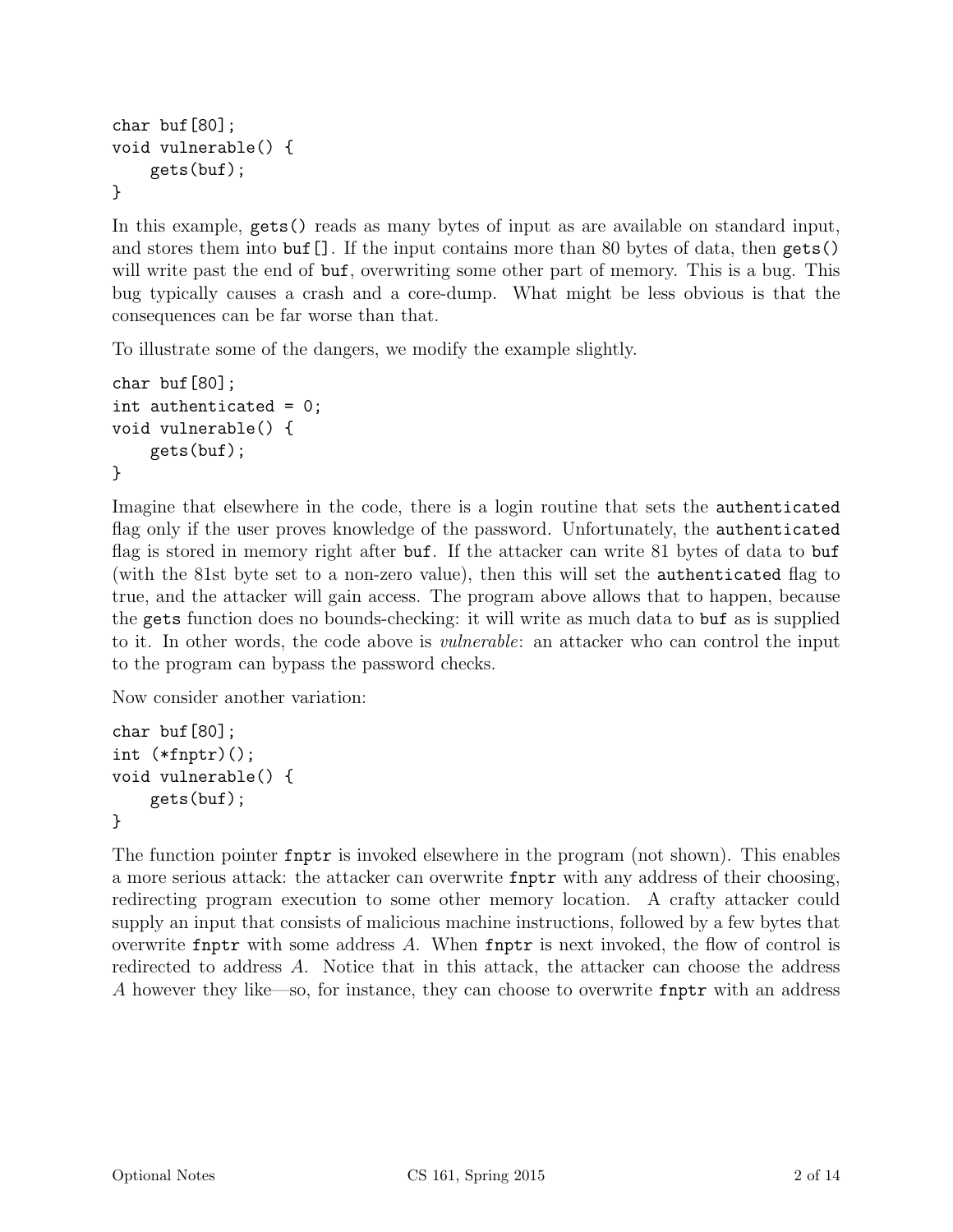where the malicious machine instructions will be stored (e.g., the address  $k$ buf[0]). This is a malicious code injection attack. Of course, many variations on this attack are possible: for instance, the attacker could arrange to store the malicious code anywhere else (e.g., in some other input buffer), rather than in buf, and redirect execution to that other location.

Malicious code injection attacks allow an attacker to seize control of the program. At the conclusion of the attack, the program is still running, but now it is executing code chosen by the attacker, rather than the original software. For instance, consider a web server that receives requests from clients across the network and processes them. If the web server contains a buffer overrun in the code that processes such requests, a malicious client would be able to seize control of the web server process. If the web server is running as root, once the attacker seizes control, the attacker can do anything that root can do; for instance, the attacker can leave a backdoor that allows them to log in as root later. At that point, the system has been "*owned*".

Buffer overflow vulnerabilities and malicious code injection are a favorite method used by worm writers and attackers. A pure example such as we showed above is relatively rare. However, it does occur: for instance, it formed the vectors used by the first major Internet worm (the *Morris Worm*). Morris took advantage of a buffer overflow in in. fingerd (the network "finger" daemon) to overwrite the filename of a command executed by in.fingerd, similar to the example above involving an overwrite of an "authenticated" flag. But pure attacks, as illustrated above, are only possible when the code satisfies certain special conditions: the buffer that can be overflowed must be followed in memory by some security-critical data (e.g., a function pointer, or a flag that has a critical influence on the subsequent flow of execution of the program). Because these conditions occur only rarely in practice, attackers have developed more effective methods of malicious code injection.

### 2 Stack smashing

One powerful method for exploiting buffer overrun vulnerabilities takes advantage of the way local variables are laid out on the stack.

We need to review some background material first. Let's recall C's memory layout:

| text region | heap | stack  |
|-------------|------|--------|
| 0x00.0      |      | 0xFF.F |

The **text** region contains the executable code of the program. The **heap** stores dynamically allocated data (and grows and shrinks as objects are allocated and freed). Local variables and other information associated with each function call are stored on the **stack** (which grows and shrinks with function calls and returns). In the picture above, the text region starts at smaller-numbered memory addresses (e.g., 0x00..0), and the stack region ends at larger-numbered memory addresses (0xFF..F).

Function calls push new stack frames onto the stack. A stack frame includes space for all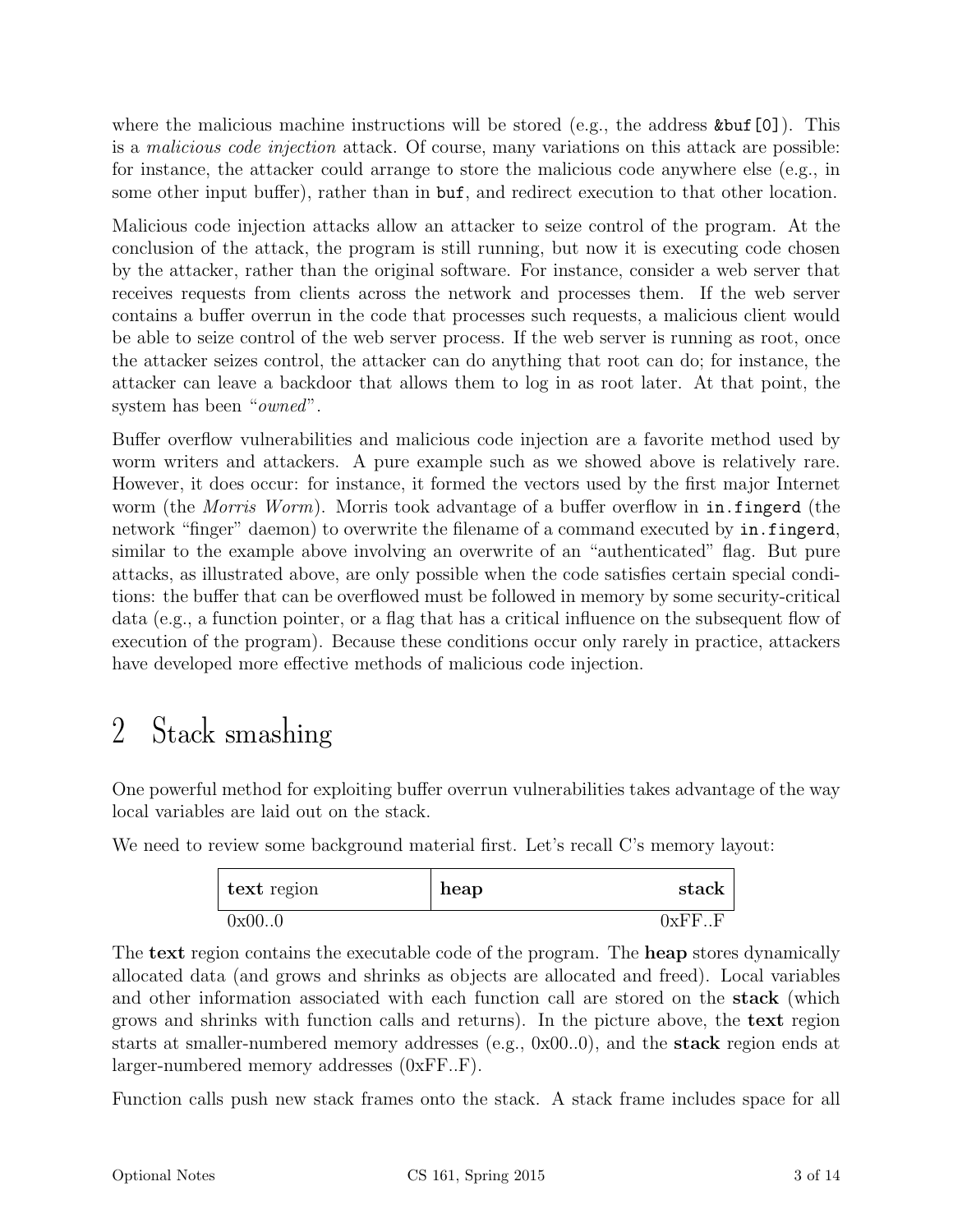the local variables used by that function, and other book-keeping information used by the compiler for this function invocation. On Intel (x86) machines, the stack grows down. This means that the stack grows towards smaller memory addresses. There is a special register, called the stack pointer  $(SP)^2$  $(SP)^2$ , that points to the beginning of the current stack frame. Thus, the stack extends from the address given in the SP until the end of memory, and pushing a new frame on the stack involves subtracting the length of that frame from SP.

Intel (x86) machines have another special register, called the instruction pointer (IP), that points to the next machine instruction to execute. For most machine instructions, the machine reads the instruction pointed to by IP, executes that instruction, and then increments the IP. Function calls cause the IP to be updated differently: the current value of IP is pushed onto the stack (this will be called the return address), and the program then jumps to the beginning of the function to be called. The compiler inserts a function prologue—some automatically generated code that performs the above operations—into each function, so it is the first thing to be executed when the function is called. The prologue pushes the current value of SP onto the stack and allocates stack space for local variables by decrementing the SP by some appropriate amount.

When the function returns, the old SP and return address are retrieved from the stack, and the stack frame is popped from the stack (by restoring the old SP value). Execution continues from the return address.

After all that background, we're now ready to see how a stack smashing attack works. Suppose the code looks like this:

```
void vulnerable() {
    char buf[80];
    gets(buf);
}
```
When **vulnerable**() is called, a stack frame is pushed onto the stack. The stack will look something like this:

| caller's stack frame<br>ret addr<br>h11f<br>saved |  |  |  |  | $\cdots$ |
|---------------------------------------------------|--|--|--|--|----------|
|---------------------------------------------------|--|--|--|--|----------|

If the input is too long, the code will write past the end of buf and the saved SP and return address will be overwritten. This is a stack smashing attack.

Stack smashing can be used for malicious code injection. First, the attacker arranges to infiltrate a malicious code sequence somewhere in the program's address space, at a known address (perhaps using techniques previously mentioned). Next, the attacker provides a carefully-chosen 88-byte input, where the last four bytes hold the address of the malicious code.[3](#page-3-1) The gets() call will overwrite the return address on the stack with the last 4 bytes

<span id="page-3-0"></span><sup>&</sup>lt;sup>2</sup> In our discussion here, we use a simpler description, and more common terminology, for how this works. In section and lecture, we will bridge from this to the actual terminology and mechanisms used on x86 systems, because the class project will require you to have familiarity with those specifics.

<span id="page-3-1"></span><sup>&</sup>lt;sup>3</sup>In this example, I am assuming a 32-bit architecture, so that SP and the return address are 4 bytes long. On a 64-bit architecture, SP and the return address would be 8 bytes long, and the attacker would need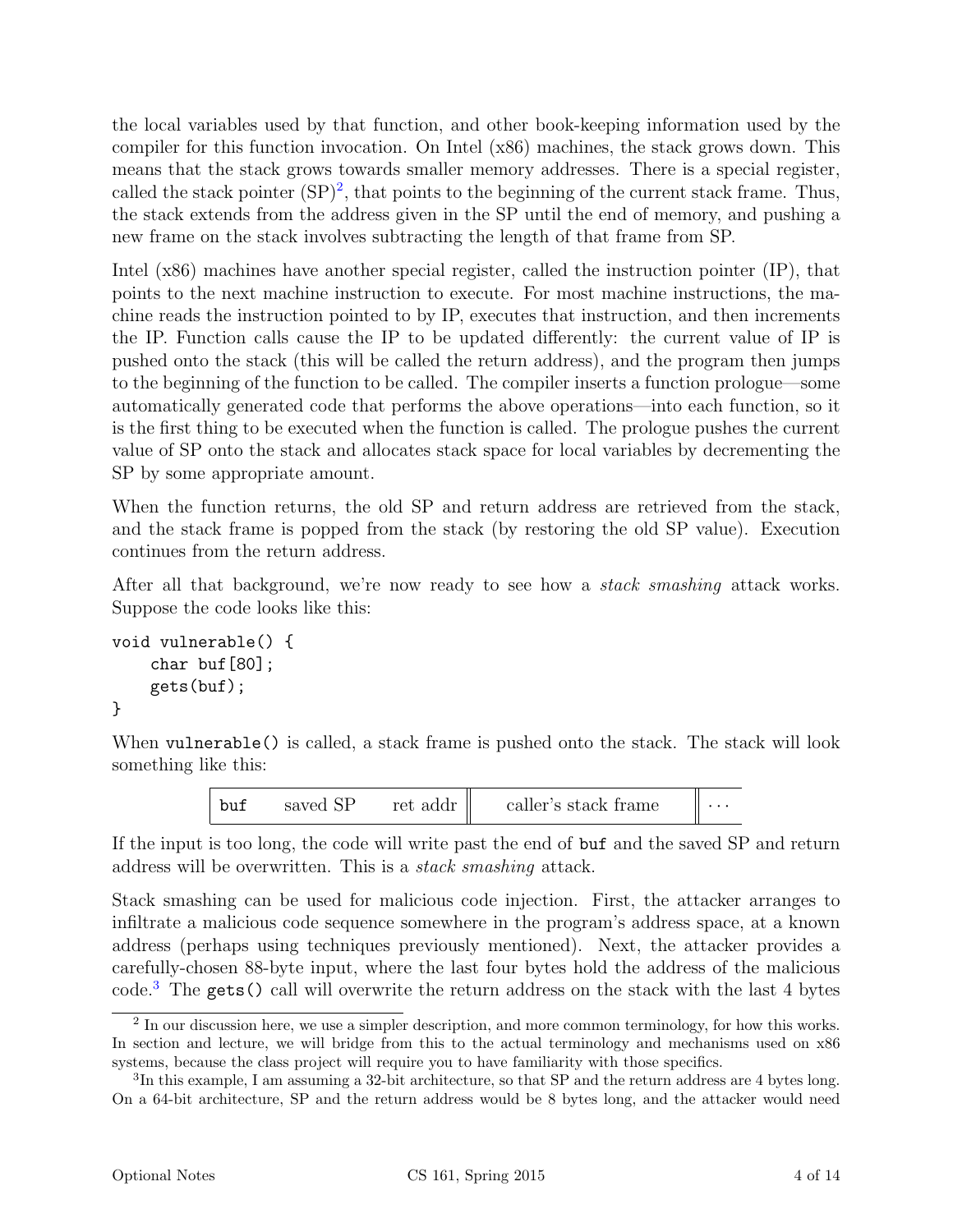of the input—in other words, with the address of the malicious code. When vulnerable() returns, the CPU will retrieve the return address stored on the stack and transfer control to that address, handing control over to the attacker's malicious code.

The discussion above has barely scratched the surface of techniques for exploiting buffer overrun bugs. Stack smashing was first introduced in 1996 (see "Smashing the Stack for Fun and Profit" by Aleph One). Modern methods are considerably more sophisticated and powerful. These attacks may seem esoteric, but attackers have become highly skilled at exploiting them. Indeed, you can find tutorials on the web explaining how to deal with complications such as:

- The malicious code is stored at an unknown location.
- The buffer is stored on the heap instead of on the stack.
- The attack can only overflow the buffer by a single byte.<sup>[4](#page-4-0)</sup>
- The characters that can be written to the buffer are limited (e.g., to only lowercase  $letters).<sup>5</sup>$  $letters).<sup>5</sup>$  $letters).<sup>5</sup>$
- There is no way to introduce *any* malicious code into the program's address space.

Buffer overrun attacks may appear mysterious or complex or hard to exploit, but in reality, they are none of the above. Attackers exploit these bugs all the time. For example, the Code Red worm compromised 369K machines by exploiting a buffer overflow bug in the IIS web server. In the past, many security researchers have underestimated the opportunities for obscure and sophisticated attacks, only to later discover that the ability of attackers to find clever ways to exploit these bugs exceeded their imaginations. Attacks once thought to be esoteric to worry about are now considered easy and routinely mounted by attackers. The bottom line is this: If your program has a buffer overflow bug, you should assume that the bug is exploitable and an attacker can take control of your program.

How do you avoid buffer overflows in your code? One way is to check that there is sufficient space for what you will write before performing the write.

### 3 Format string vulnerabilities

Let's look next at another type of vulnerability:

<span id="page-4-1"></span><sup>5</sup>Imagine writing a malicious sequence of instructions, where every byte in the machine code has to be in the range  $0x61$  to  $0x7A$  ('a' to 'z'). Yes, it's been done.

to provide a 96-byte input whose last 8 bytes were chosen carefully to contain the address of the malicious code.

<span id="page-4-0"></span><sup>&</sup>lt;sup>4</sup>In one of the most impressive instances of this, the Apache webserver at one point had an off-by-one bug that allowed an attacker to zero out the next byte immediately after the end of the buffer. The Apache developers downplayed the impact of this bug and assumed it was harmless—until someone came up with a clever and sneaky way to mount a malicious code injection attack, using only the ability to write a single zero byte one past the end of the buffer.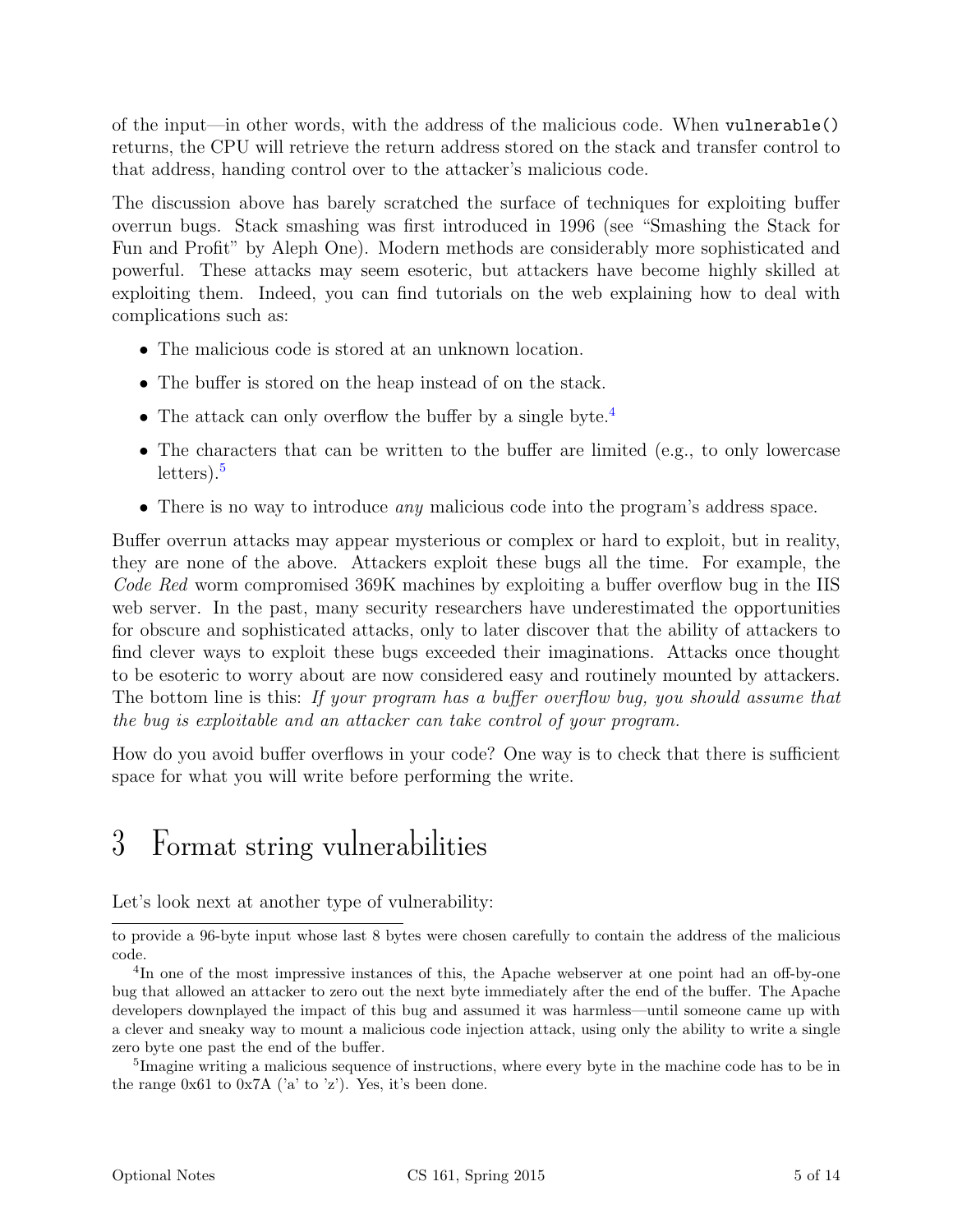```
void vulnerable() {
    char buf[80];
    if (fgets(buf, sizeof buf, stdin) == NULL)
        return;
    printf(buf);
}
```
Do you see the bug? The last line should be printf("%s", buf). If buf contains any % characters, printf() will look for non-existent arguments, and may crash or core-dump the program trying to chase missing pointers. But things can get much worse than that.

If the attacker can see what is printed, the attacker can mount several attacks:

- The attacker can learn the contents of the function's stack frame. (Supplying the string "%x:%x" reveals the first two words of stack memory.)
- The attacker can also learn the contents of any other part of memory, as well. (Supplying the string "%s" treats the next word of stack memory as an address, and prints the string found at that address. Supplying the string " $\&x:\&s$ " treats the next word of stack memory as an address, the word after that as an address, and prints what is found at that string. To read the contents of memory starting at a particular address, the attacker can find a nearby place on the stack where that address is stored, and then supply just enough %x's to walk to this place followed by a %s. Many clever tricks are possible, and the details are not terribly important for our purposes.) Thus, an attacker can exploit a format string vulnerability to learn passwords, cryptographic keys, or other secrets stored in the victim's address space.
- The attacker can write any value to any address in the victim's memory. (Use  $\lambda$ n and many tricks; the details are beyond the scope of this writeup.) You might want to ponder how this could be used for malicious code injection.

The bottom line: If your program has a format string bug, assume that the attacker can learn all secrets stored in memory, and assume that the attacker can take control of your program.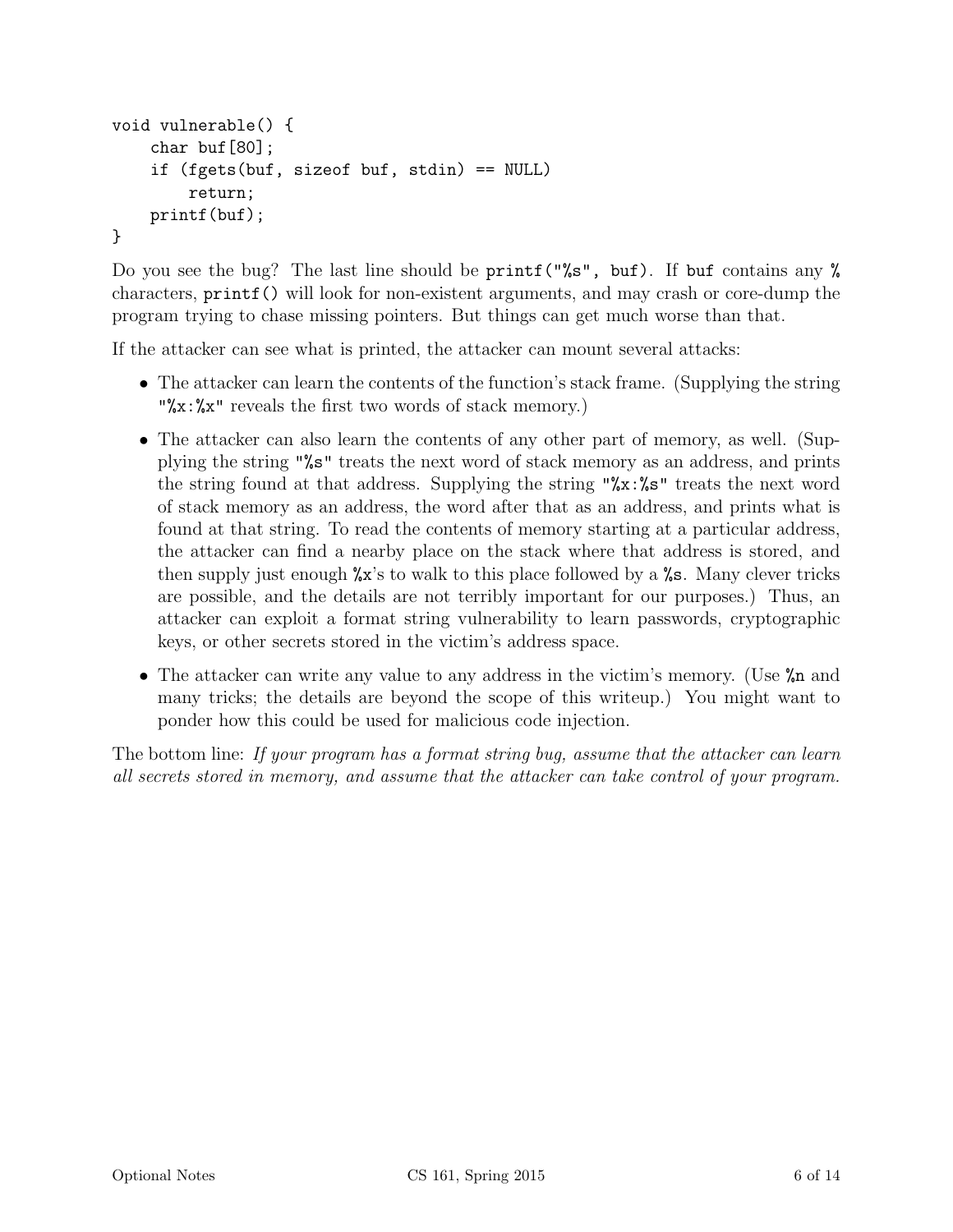# 4 Integer conversion vulnerabilities

```
What's wrong with this code?
char buf[80];
void vulnerable() {
    int len = read_int_from_network();
    char *p = read\_string\_from\_network();
    if (len > 80) {
        error("length too large: bad dog, no cookie for you!");
        return;
    }
    memcpy(buf, p, len);
}
Here's a hint. The prototype for memcpy() is:
void *memcpy(void *dest, const void *src, size_t n);
```
And the definition of size\_t is:

#### typedef unsigned int size\_t;

Do you see the bug now? If the attacker provides a negative value for len, the if statement won't notice anything wrong, and memcpy() will be executed with a negative third argument. C will cast this negative value to an unsigned int and it will become a very large positive integer. Thus memory () will copy a huge amount of memory into  $\mathbf{buf}$ , overflowing the buffer.

Note that the C compiler won't warn about the type mismatch between signed int and unsigned int; it silently inserts an implicit cast. This kind of bug can be hard to spot. The above example is particularly nasty, because on the surface it appears that the programmer has applied the correct bounds checks, but they are flawed.

<span id="page-6-0"></span><sup>&</sup>lt;sup>6</sup> In the original form of these notes (available on the web site until Monday evening, Jan 28), the conditional was written as "if (len > sizeof buf)". A student, Shiyun Huang, astutely observed that that code would actually be okay, because sizeof buf is of type unsigned, and the rules of C would first convert len to also be unsigned. So a negative value of len would instead be treated as a very large unsigned value, and the test would succeed, leading to printing of the error message and a return before the call to memcpy. In the above verision, we instead use the constant 80, which C treats as signed, so a negative value of len will sneak past the test.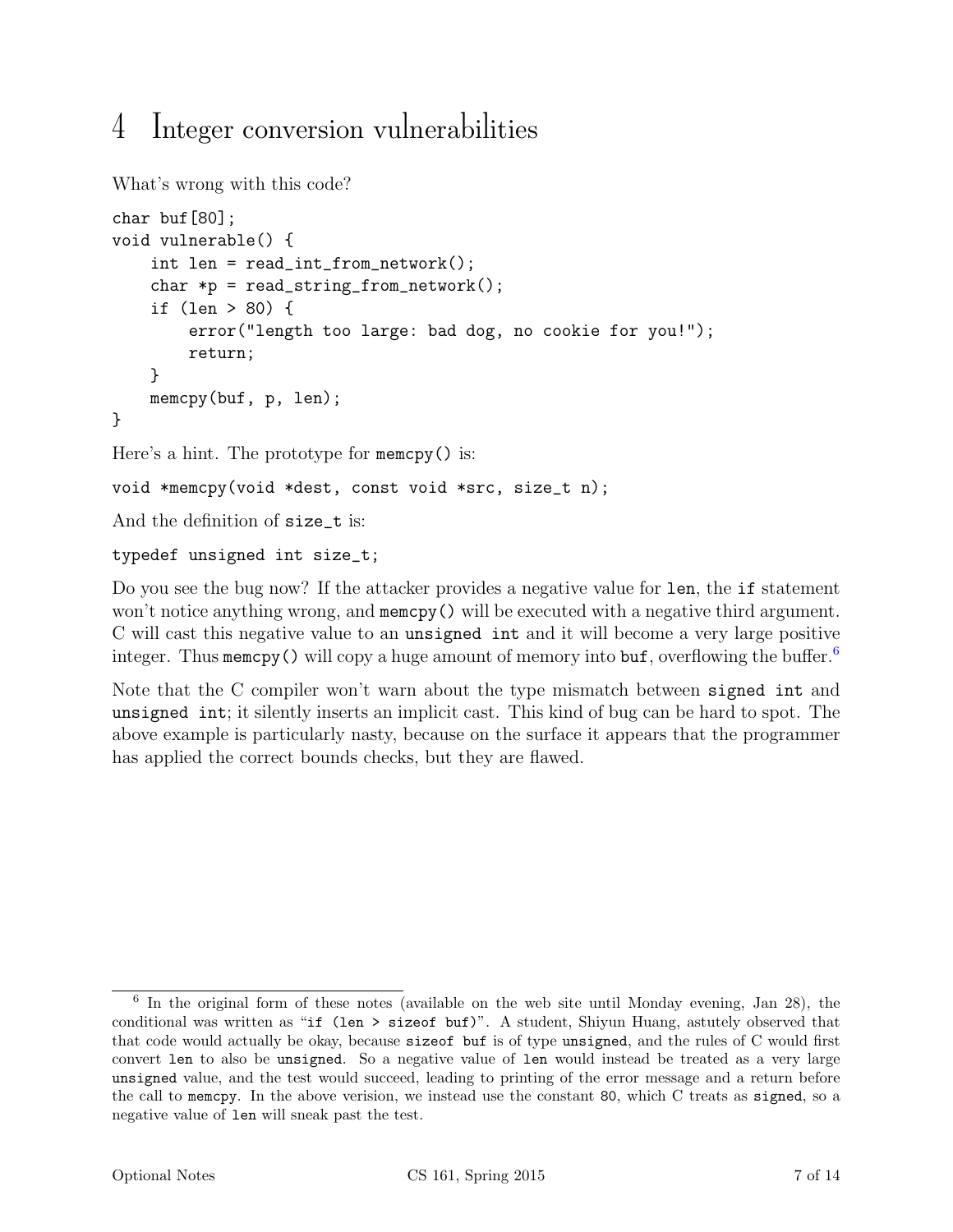Here is another example. What's wrong with this code?

```
void vulnerable() {
    size_t len;
    char *buf;
    len = read_int_from_network();
    buf = <code>mall</code>read(fd, buf, len);
    ...
}
```
This code seems to avoid buffer overflow problems (indeed, it allocates 5 more bytes than necessary). But, there is a subtle problem: len+5 can wrap around if len is too large. For instance, if len =  $0x$ FFFFFFFF, then the value of len+5 is 4 (on 32-bit platforms). In this case, the code allocates a 4-byte buffer and then writes a lot more than 4 bytes into it: a classic buffer overflow. You have to know the semantics of your programming language very well to avoid all the pitfalls.

# 5 Memory safety

Buffer overflow, format string, and the other examples above are examples of *memory safety* bugs: cases where an attacker can read or write beyond the valid range of memory regions. Other examples of memory safety violations include using a dangling pointer (a pointer into a memory region that has been freed and is no longer valid) and double-free bugs (where a dynamically allocated object is explicitly freed multiple times). C and C++ rely upon the programmer to preserve memory safety, but bugs in the code can lead to violations of memory safety. History has taught us that memory safety violations often enable malicious code injection and other kinds of attacks.

Some modern languages are designed to be intrinsically memory-safe, no matter what the programmer does. Java is one example. Thus, memory-safe languages eliminate the opportunity for one kind of programming mistake that has been known to cause serious security problems.

# 6 Defending against memory-safety vulnerabilities

We've only scratched the surface of implementation vulnerabilities. If this makes you a bit more cautious when you write code, then good! We'll finish with a discussion of some techniques to defend against memory-safety vulnerabilities. Here are five general classes of defensive techniques::

• Secure coding practices. We can adopt a disciplined style of programming that avoids these bugs.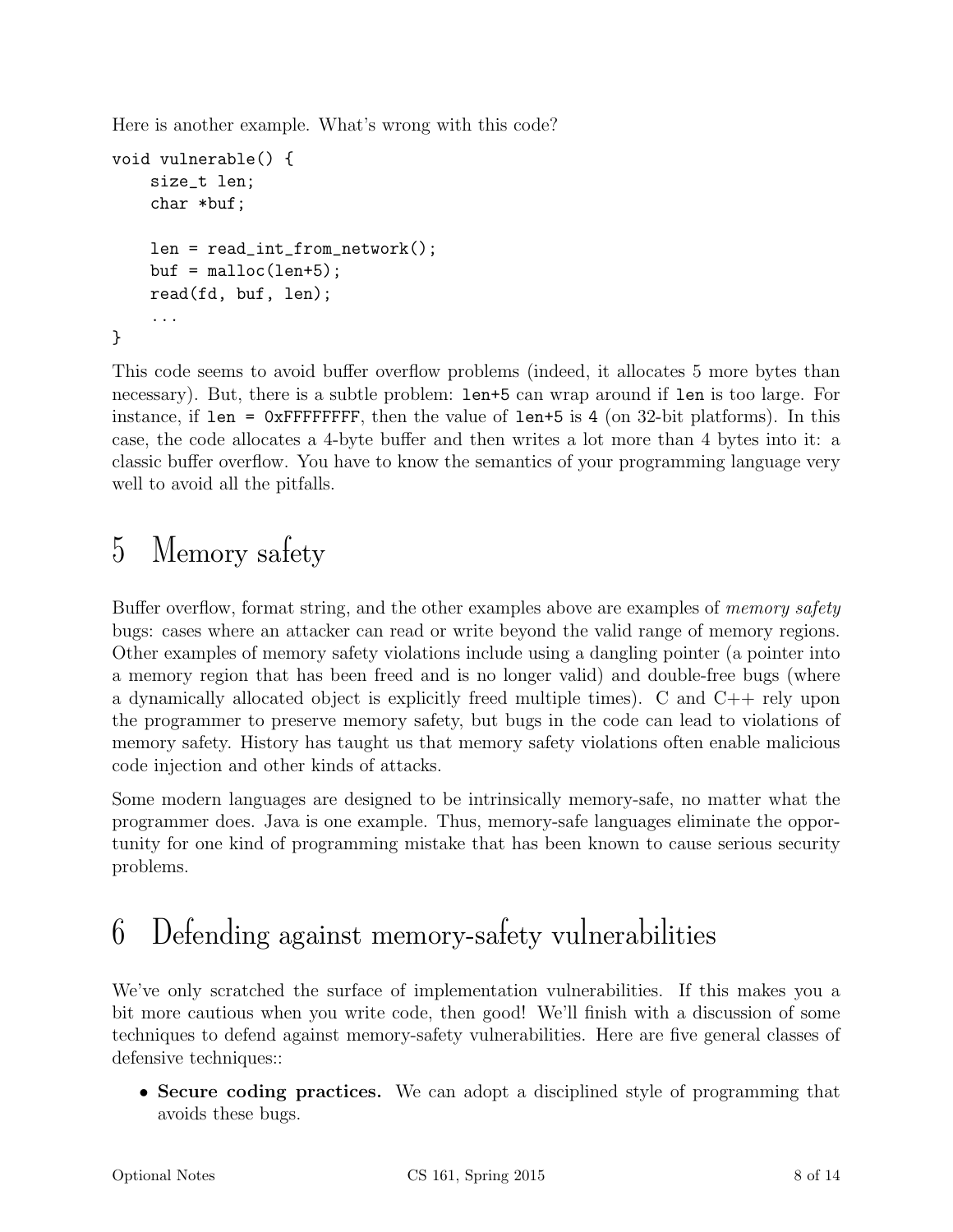- Better languages/libraries. We can adopt languages or libraries that make such mistakes harder to commit.
- Runtime checking. We can have our compiler (or other tools) automatically inject runtime checks everywhere they might be needed to detect and prevent exploitation of memory-safety bugs, so that if our code does have a memory-safety bug, it won't be exploitable by attackers.
- Static analysis. We can use a compiler (or a special tool) to scan the source code and identify potential memory-safety bugs in the code, and then task developers with fixing those bugs.
- Testing. We can applying testing techniques to try to detect memory-safety bugs in the code, so that we can fix them before the software ships to our customers.

Many of these techniques can be applied to all kinds of security bugs, but for concreteness, let's explore how they can be applied to protect against memory-safety vulnerabilities.

### 6.1 Secure Coding Practices

In general, before performing any potentially unsafe operation, we can write some code to check (at runtime) whether the operation is safe to perform and abort if not. For instance, instead of

```
char digit_to_char(int i) { // BAD
        char convert[] = "0123456789";
        return convert[i];
    }
we can write
```

```
char digit_to_char(int i) { // BETTER
    char convert[] = "0123456789";
    if (i < 0 || i > 9)
        return "?"; // or, call exit()
    return convert[i];
}
```
This code ensures that the array access will be within bounds. Similarly, when calling library functions, we can use a library function that incorporates these kinds of checks, rather than one that does not. Instead of

```
char buf[512];
    strcpy(buf, src); // BAD
we can write
    char buf[512];
    strlcpy(buf, src, sizeof buf); // BETTER
```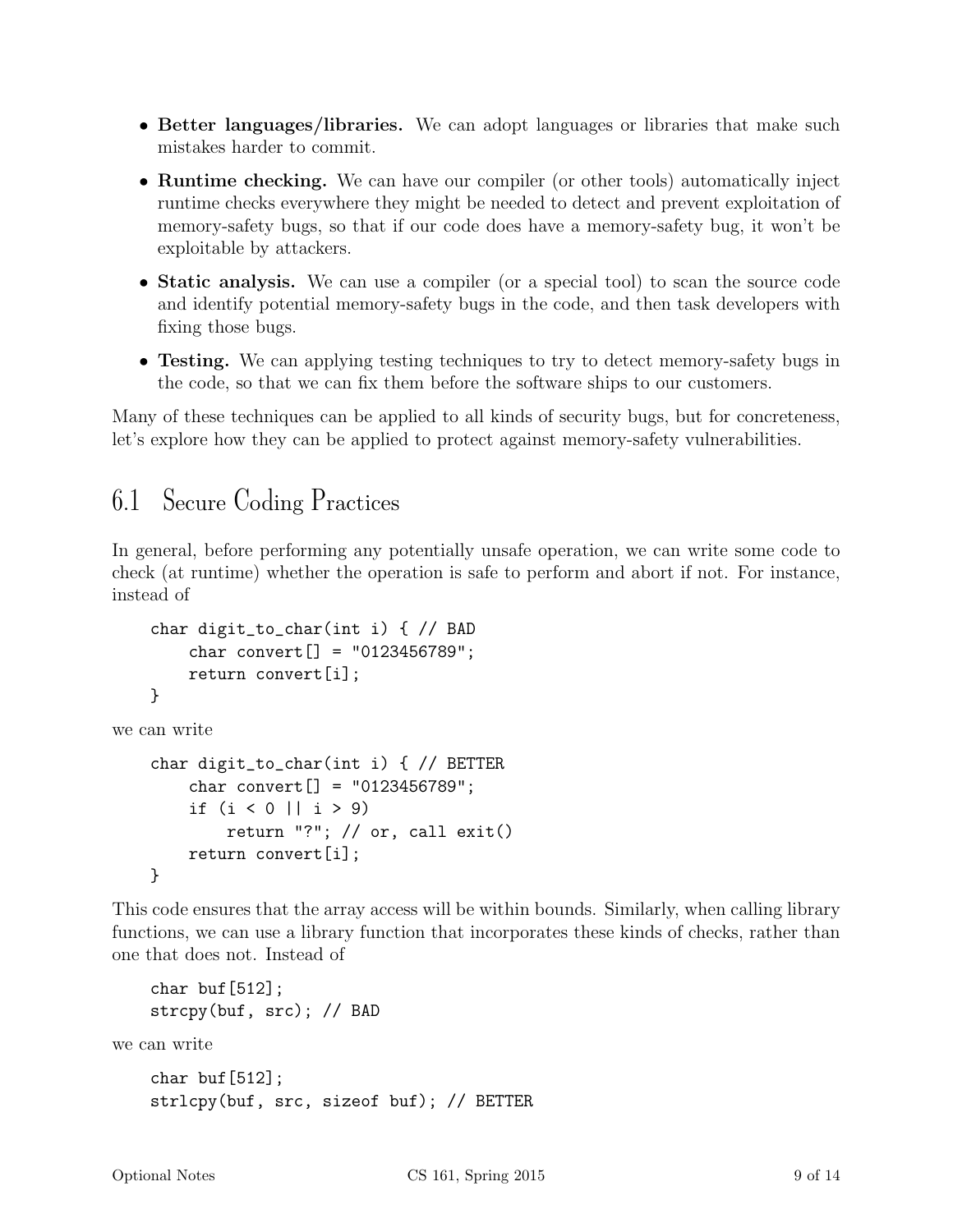The latter is better, because  $\text{strlcpy}(d,s,n)$  takes care to avoid writing more than n bytes into the buffer d. As another example, instead of

char buf[512]; sprintf(buf, src); // BAD

we can write

char buf $[512]$ ; snprintf(buf, sizeof buf, src); // BETTER

Instead of using gets(), we can use fgets(). And so on.

In general, we can check (or otherwise ensure) that array indices are in-bounds before using them, that pointers are non-null and in-bounds before dereferencing them, that integer addition and multiplication won't overflow or wrap around before performing the operation, that integer subtraction won't underflow before performing it, that objects haven't already been de-allocated before freeing them, and that memory is initialized before being used.

We can also follow *defensive programming* practices. Defensive programming is like defensive driving: the idea is to avoid depending on anyone else around you, so that if anyone else does something unexpected, you won't crash. Defensive programming is about surviving unexpected behavior by other code, rather than by other drivers, but otherwise the principle is similar.

Defensive programming means that each module takes responsibility for checking the validity of all inputs sent to it. Even if you "know" that your callers will never send you a NULL pointer, you check for NULL anyway, just in case, because sometimes what you "know" isn't actually true, and even if it is true today, it might not be true tomorrow as the code evolves. Defensive programming is about minimizing trust in the other components your code interacts with, so that the program fails gracefully if one of your assumptions turns out to be incorrect. It's usually better to throw an exception or even stop the program than to allow a malicious code injection attack to succeed. Don't write fragile code; strive for robustness. Defensive programming might lead to duplicating some checks or introducing some unnecessary checks, but this may be a price worth paying for reducing the likelihood of catastrophic security vulnerabilities.

It can also be helpful to perform code reviews, where one programmer reviews the code written by another programmer to ensure (among other things) that the code follows secure code practices. For instance, some companies have a requirement that all code be reviewed by another programmer before being checked in. To help code reviewers (and yourself), a good principle is to organize your code so that it is obviously correct. If the correctness of your code would not be obvious to a reviewer, rewrite it until its correctness is self-evident. As the great programmer Brian Kernighan once wrote:

Debugging is twice as hard as writing the code in the first place. Therefore, if you write the code as cleverly as possible, you are, by definition, not smart enough to debug it.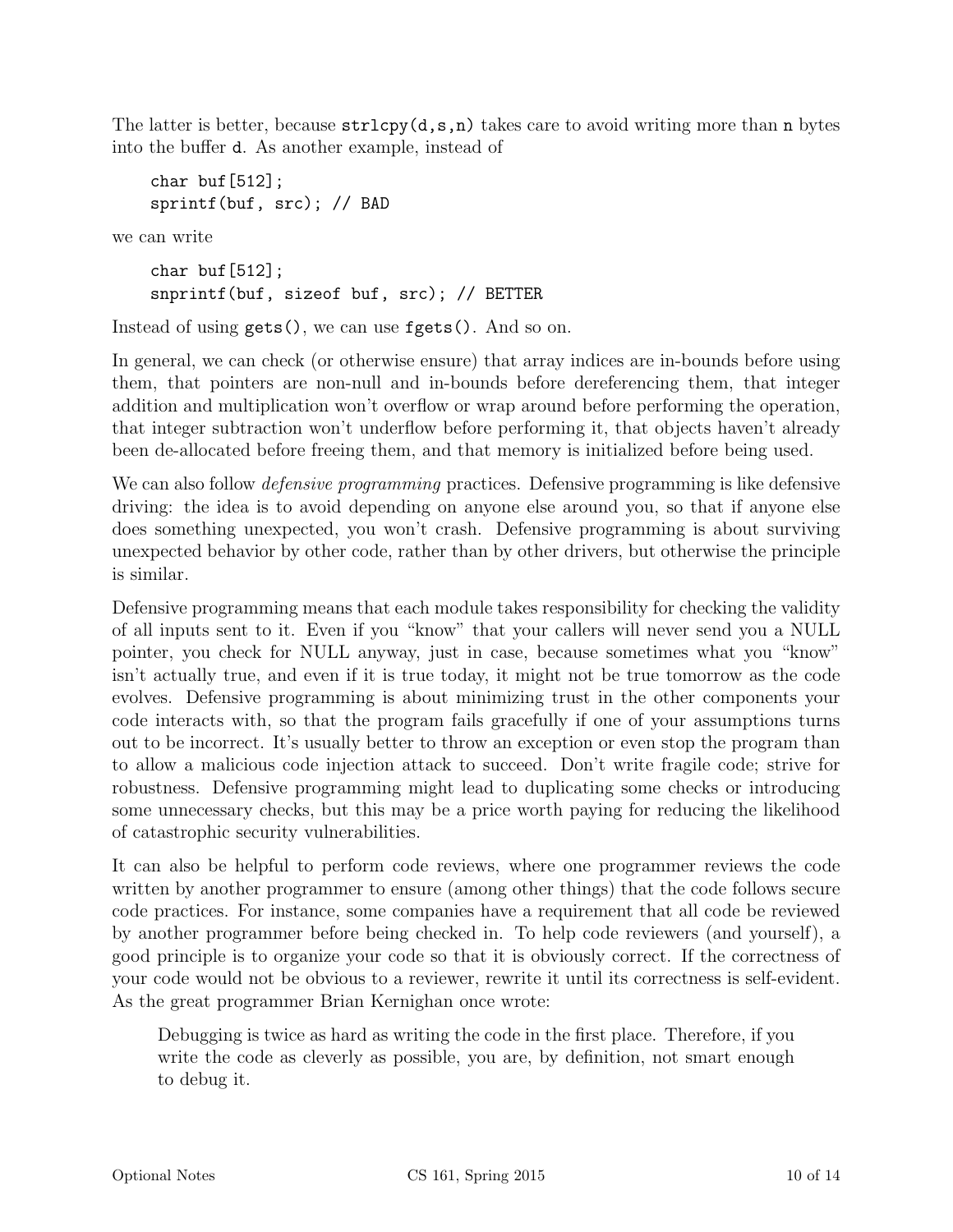In the case of avoiding memory-safety bugs, code should be rewritten until it is self-evident that it never performs any out-of-bounds memory access, for instance by introducing explicit runtime checks before any questionable memory access.

One potential issue with relying solely upon secure coding practices is that we are still relying upon programmers to never make a mistake. Programmers are human, and so errors are inevitable. The hope is that secure coding practices can reduce the frequency of such errors and can make them easier to spot in a code review or debugging session. Also, static analysis tools (see below) may be able to help detect deviations from secure coding practices, further reducing the incidence of such errors.

Many secure coding practices have a strong overlap with good software engineering principles, but the demands of security arguably place a heavier burden on programmers. In security applications, we must eliminate all security-relevant bugs, no matter how unlikely they are to be triggered in normal execution, because we face an intelligent adversary who will gladly interact with our code in abnormal ways if there is profit in doing so. Software reliability normally focuses primarily on those bugs that are most likely to happen; bugs that only come up under obscure conditions might be ignored if reliability is the goal, but they cannot be ignored when security is the goal. Dealing with malice is harder than dealing with mischance.

### 6.2 Better Languages and Libraries

Languages and libraries can help avoid memory-safety vulnerabilities by eliminating the opportunity for programmer mistakes. For instance, Java performs automatic bounds-checking on every array access, so programmer error cannot lead to an array bounds violation. Also, Java provides a String class with methods for many common string operations. Importantly, every method on String is memory-safe: the method itself performs all necessary runtime checks and resizes all buffers as needed to ensure there is enough space for strings. Similarly, C++ provides a safe string class; using these libraries, instead of C's standard library, reduces the likelihood of buffer overflow bugs in string manipulation code.

#### 6.3 Runtime Checks

Compilers and other tools can reduce the burden on programmers by automatically introducing runtime checks at every potentially unsafe operation, so that programmers do not have to do so explicitly. For instance, there has been a great deal of research on augmenting C compilers so they automatically emit a bounds check at every array or pointer access.

One challenge is that automatic bounds-checking for  $C/C++$  has a non-trivial performance overhead. Even after decades of research, the best techniques still slow down computationallyintensive code by  $10\%$ -150% or so, though the good news is that for I/O-bound code the overheads can be smaller.<sup>[7](#page-10-0)</sup> Because many security-critical network servers are  $I/O$ -bound,

<span id="page-10-0"></span><sup>&</sup>lt;sup>7</sup>If you're interested in learning more, you can read a research paper on this subject at [http://www.](http://www.usenix.org/events/sec09/tech/full_papers/akritidis.pdf) [usenix.org/events/sec09/tech/full\\_papers/akritidis.pdf](http://www.usenix.org/events/sec09/tech/full_papers/akritidis.pdf).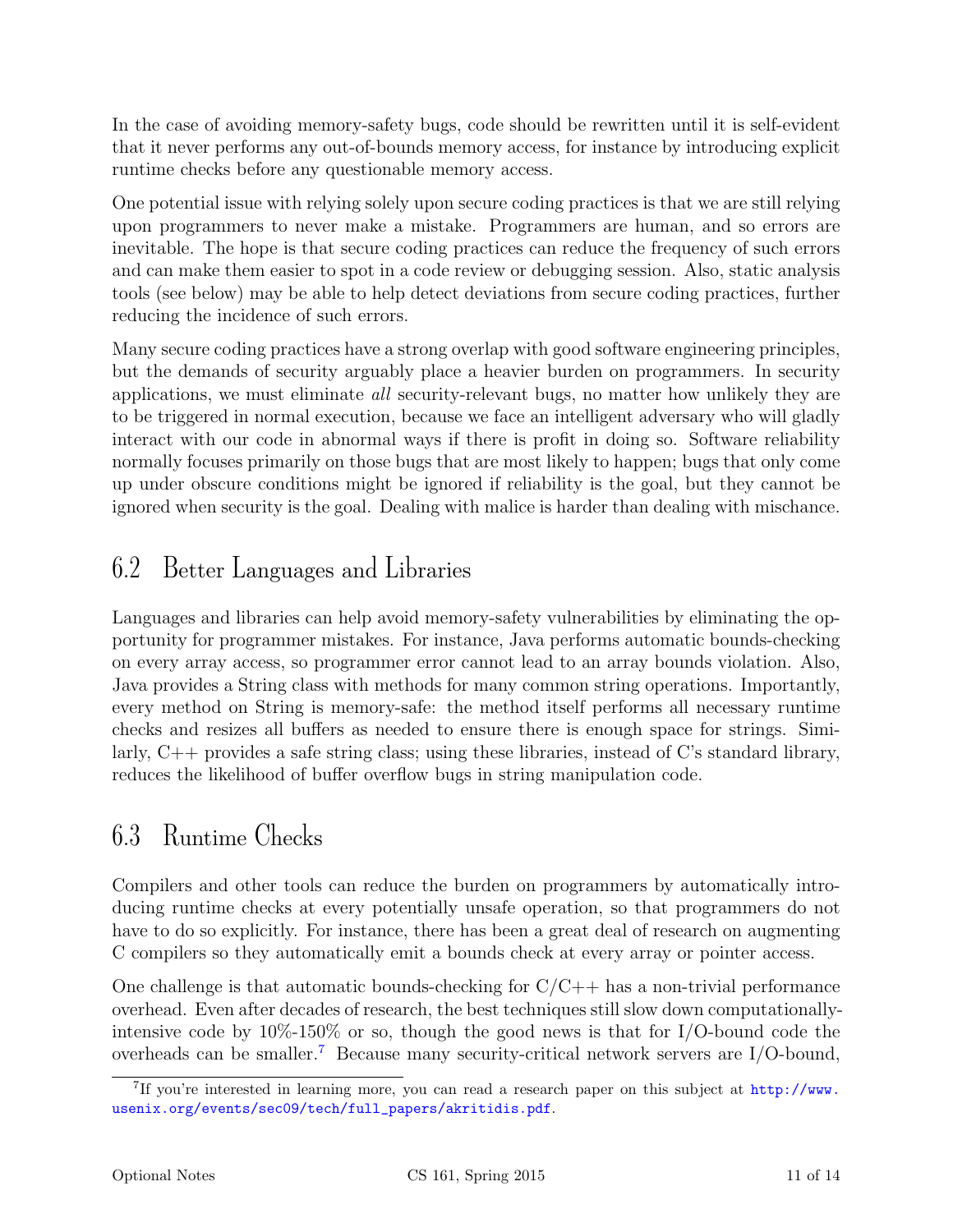automatic bounds-checking may be feasible for some  $C/C++$  programs. The reason that bounds-checking is expensive for C is that one must bounds-check every pointer access, which adds several instructions for the check for each instruction that accesses a pointer, and C programs use pointers frequently. Also, to enable such checks, pointers have to carry information about their bounds, which adds overhead for the necessary book-keeping.

Another potential issue with automatic bounds-checking compilers for  $C/C++$  has to do with legacy code. First, the source code of the program has to be available, so that the program can be re-compiled using a bounds-checking compiler. Second, it can be difficult to mix code compiled with bounds-checking enabled with libraries or legacy code not compiled in that way. To check the bounds on a pointer p, we need some way to know the start and end of the memory region that p points into, which requires either changing the memory representation of pointers (so that they are an address, a base, and an upper bound) or introducing extra data structures. Either way, this poses challenges when code compiled in this way interacts with code compiled by an older compiler.

There are other techniques that attempt to make it harder to exploit any memory-safety bugs that may existing the code. You might learn about some of them in discussion section.[8](#page-11-0)

### 6.4 Static Analysis

Static analysis is a technique for scanning source code to try to automatically detect potential bugs. You can think of static analysis as runtime checks, performed at compile time: the static analysis tool attempts to predict whether there exists any program execution under which a runtime check would fail, and if it finds any, it warns the programmer. Sophisticated techniques are needed, and those techniques are beyond the scope of this class, but they build on ideas from the compilers and programming language literature for automatic program analysis (e.g., ideas initially developed for compiler optimization).

The advantage of static analysis is that it can detect bugs proactively, at development time, so that they can be fixed before the code has been shipped. Bugs in deployed code are expensive, not only because customers don't like it when they get hacked due to a bug in your code, but also because fixes require extensive testing to ensure that the fix doesn't make things worse. Generally speaking, the earlier a bug is found, the cheaper it can be to fix, which makes static analysis tools attractive.

One challenge with static analysis tools is that they make errors. This is fundamental: detecting security bugs can be shown to be undecidable (like the Halting Problem), so it follows that any static analysis tool will either miss some bugs (false negatives), or falsely warn about code that is correct (false positives), or both. In practice, the effectiveness of a static analysis tool is determined by its false negative rate and false positive rate; these two can often be traded off against each other. At one extreme are verification tools, which are guaranteed to be free of false negatives: if your code does not trigger any warnings, then it is guaranteed to be free of bugs (at least, of the sort of bugs that the tool attempts to

<span id="page-11-0"></span><sup>8</sup>For those interested in reading more, you can read about ASLR and the NX bit.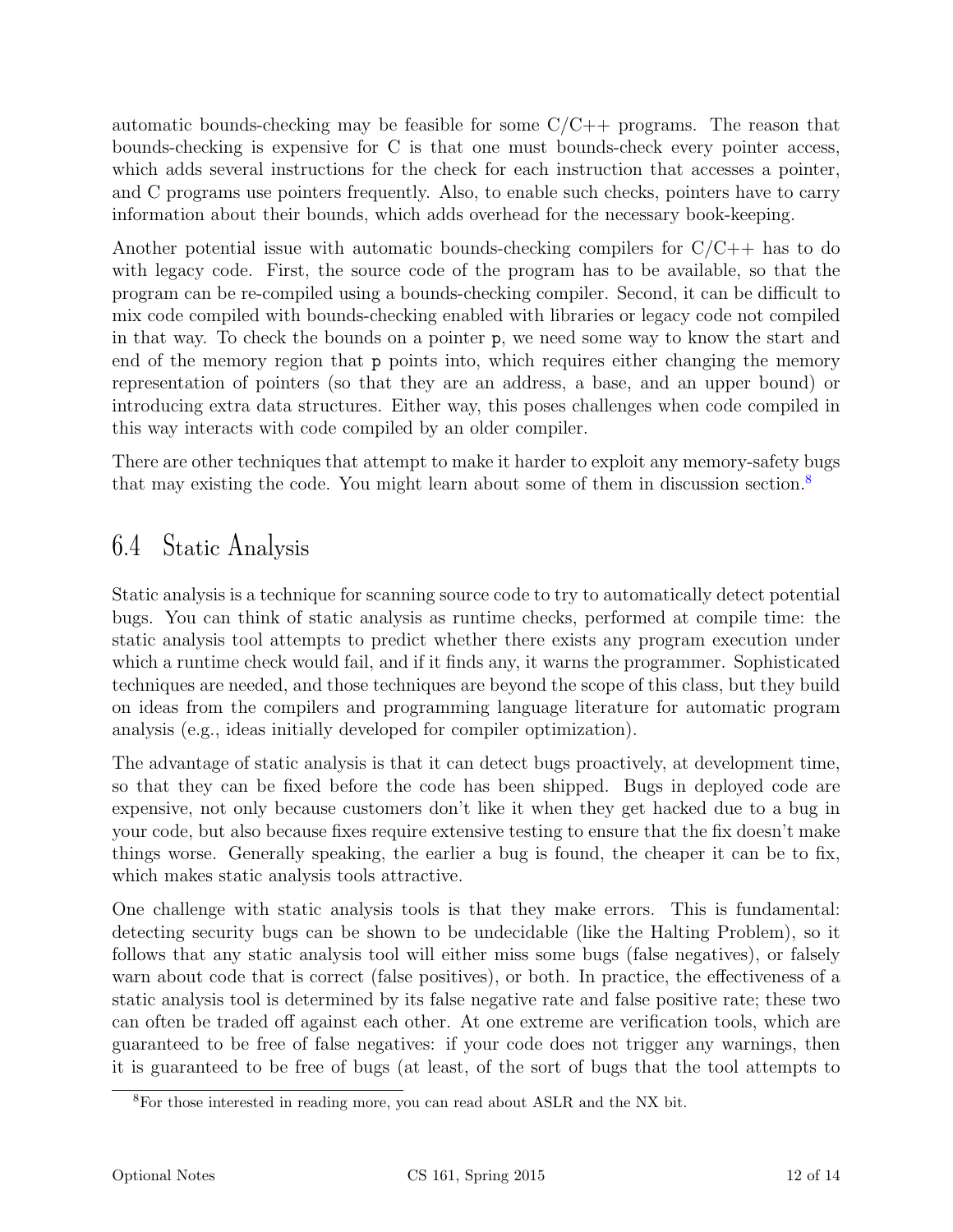detect). In practice, most developers accept a significant rate of false negatives in exchange for finding some relevant bugs, without too many false positives.

#### 6.5 Testing

Another way to find security bugs proactively is by testing your code. A challenge with testing for security, as opposed for functionality, is that security is a negative property: we need to prove that nothing bad happens, even in unusual circumstances; whereas standard testing focuses on ensuring that something good does happen, under normal circumstances. It is a lot easier to define test cases that reflect normal, expected inputs and check that the desired behavior does occur, then to define test cases that represent the kinds of unusual inputs an attacker might provide or to detect things that are not supposed to happen.

Generally, testing for security has two aspect:

- 1. Test generation. We need to find a way to generate test cases, so that we can run the program on those test cases.
- 2. Bug detection. We need a way to detect whether a particular test case revealed a bug in the program.

Fuzz testing is one simple form of security testing. Fuzz testing involves testing the program with random inputs and seeing if the program exhibits any sign of failure. Generally, the bug detection strategy is to check whether the program crashes (or throws an unexpected exception). For greater bug detection power, we can enable runtime checks (e.g., automatic array bounds-checking) and see whether any of the test cases triggers a failure of some runtime check. There are three different approaches to test generation that are commonly taken, during fuzz testing:

- Random inputs. Construct a random input file, and run the program on that input. The file is constructed by choosing a totally random sequence of bytes, with no structure.
- *Mutated inputs*. Start with a valid input file, randomly modify a few bits in the file, and run the program on the mutated input.
- *Structure-driven input generation*. Taking into account the intended format of the input, devise a program to independently "fuzz" each field of the input file. For instance, if we know that one part of the input is a string, generate random strings (of random lengths, with random characters, some of them with % signs to try to trigger format string bugs, some with funny Unicode characters, etc.). If another part of the input is a length, try random integers, try a very small number, try a very large number, try a negative number (or an integer whose binary representation has its high bit set).

One shortcoming of purely random inputs is that, if the input has a structured format, then it is likely that a random input file will not have the proper format and thus will be quickly rejected by the program, leaving much of the code uncovered and untested. The other two